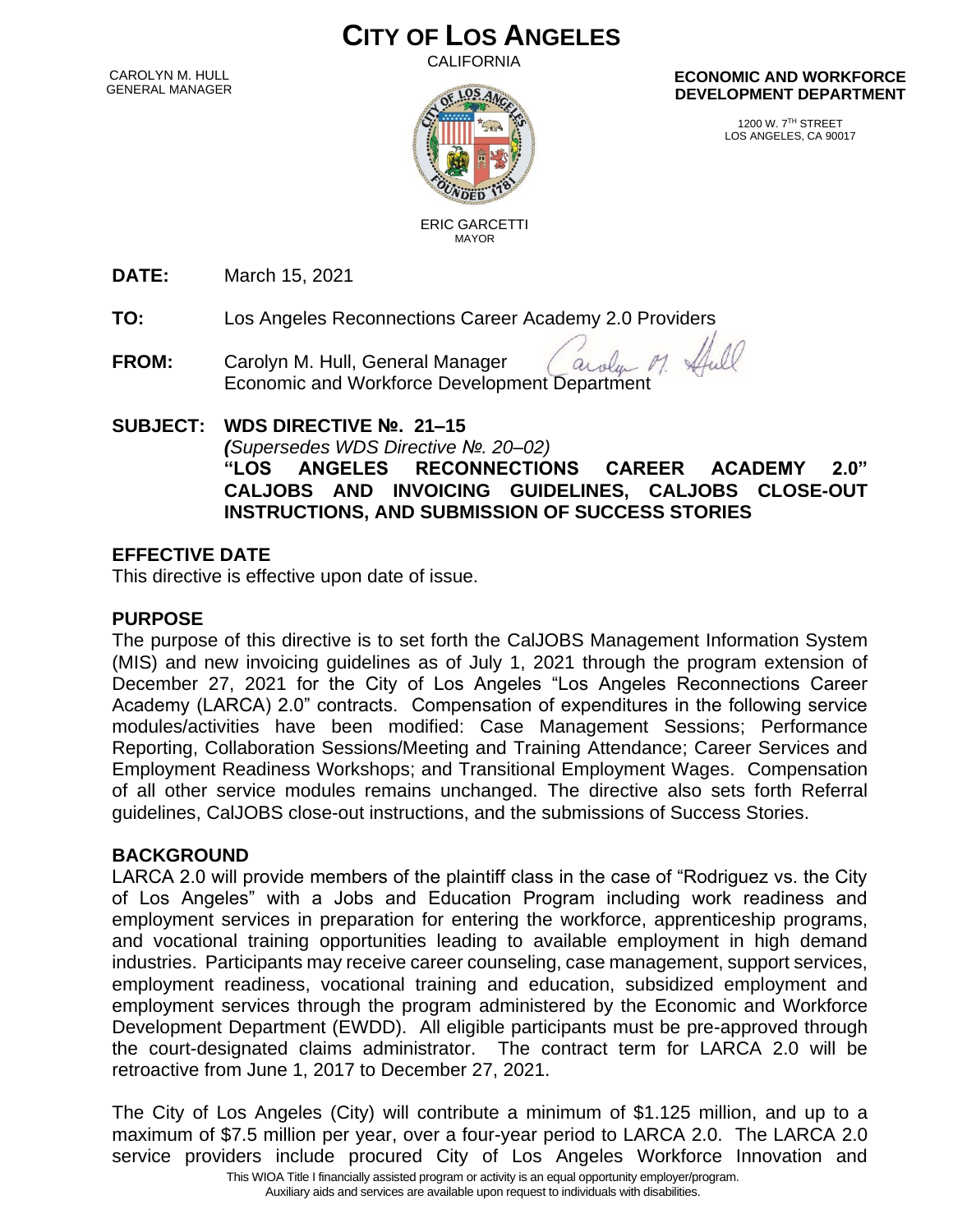Opportunity Act (WIOA) Workforce Development System (WDS) providers and the Los Angeles Regional Initiative for Social Enterprise (LA:RISE) service providers.

The average estimated expenditure per participant is approximately \$10,000. Participants may receive up to \$1,000 in support service funds to address barriers to employment, retention of current employment, and needs-related payments necessary to enable program participation. Participants may also receive up to \$1,000 in stipends pursuant to completion of their educational and training milestones.

LARCA 2.0 will be reviewed annually by a third-party evaluator, California State University Northridge, to ensure appropriate services are being provided to program participants.

#### **MIS GUIDELINES**

As the source of monies for LARCA 2.0 are City General Purpose funds, participants are **NOT** to be co-enrolled into the City's WIOA programs nor other special grant-funded programs without the express written pre-authorization of the City. However, if the participant is already receiving services through a City-funded grant, such as the LA:RISE or WIOA Programs, that participant is still eligible to receive additional services through this program.

The participant should not receive duplicate services; nor should the service provider seek reimbursement for services already provided through other programs. Co-enrollment will require written pre-approval from the City.

For purposes of tracking LARCA 2.0 participant activities and outcomes, service providers shall continue to use local **Grant Code LAI554** for the LARCA 2.0 program in CalJOBS.

| <b>Grant Type</b>  | <b>Grant ID</b> |           | <b>Grant Name</b> | Local Grant Code Date Added | <b>Action</b> |
|--------------------|-----------------|-----------|-------------------|-----------------------------|---------------|
| Local Funded Grant | 564             | LARCA 2.0 |                   | LAI554                      | <u>Add</u>    |

As delineated in the instructions below, LARCA 2.0 provider case managers must input the following three (3) specific activities that are **required** in order to enroll LARCA 2.0 participants:

- 101 Orientation & Program Intake (use worksheet)
- 102 Initial Assessment
- 306 "Prerequisite Training"

## **Optional:**

- 226 Reading and/or Math Testing
- 205 Development of Individual Education and Employment Plan (IEEP)

*Please note: Activity Code 226 – "Reading and/or Math Testing" and Activity Code 205 – "Development of the IEEP" are optional and only required if the participant is enrolled in a classroom training program. Activity 306 - "Prerequisite Training" activities must be input for each participant to prevent the record from "soft exiting" during the life of the program. The end date of December 27, 2021 must be used for Activity Code 306 – "Prerequisite Training".*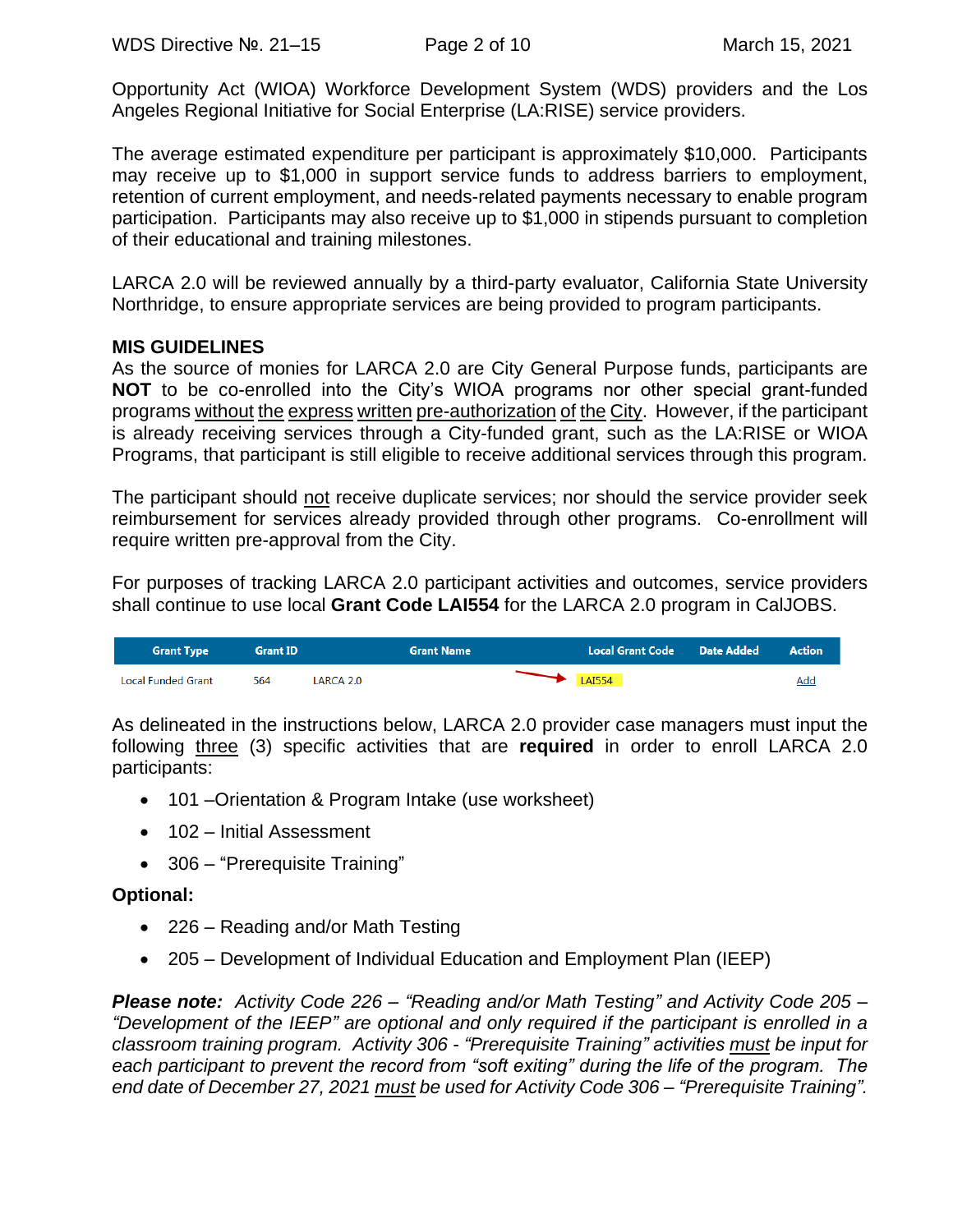#### **MIS REQUESTS**

For any needed MIS requests (such as data correction, assigning a pseudo social security number, or provider transfers), providers must use the attached "**LARCA 2.0 CalJOBS Request for Correction & Transfer Form**" and email it to [Emoli.Mendez@lacity.org](mailto:Emoli.Mendez@lacity.org) and [Celene.Heredia@lacity.org](mailto:Celene.Heredia@lacity.org) with the subject heading: "LARCA 2.0 MIS Request, [provider name] and [contract number]."

**Co-enrollments:**If the participant is already in the CalJOBS system, providers are required to e-mail the EWDD MIS Unit at [Emoli.Mendez@lacity.org](mailto:Emoli.Mendez@lacity.org) and [Celene.Heredia@lacity.org](mailto:Celene.Heredia@lacity.org) to secure pre-approval, prior to co-enrolling the participant.

**Provider Transfers:** If the participant goes to another LARCA 2.0 provider to request services, the new provider, upon verifying participant enrollment with the provider of record, should proceed to submit the "**LARCA 2.0 CalJOBS Request for Correction & Transfer Form**," select "provider transfer" and email the EWDD MIS Unit at [Emoli.Mendez@lacity.org](mailto:Emoli.Mendez@lacity.org) and [Celene.Heredia@lacity.org,](mailto:Celene.Heredia@lacity.org) as well as notify the previous service provider. The new transfer provider will need to review the participant's file and continue servicing the client based on the participant's outlined IEEP and progress to date.

#### **REQUIRED SERVICE ACTIVITY CODES**

The following service activity codes must be reported in CalJOBS.org:

| <b>MIS REQUIRED SERVICE ACTIVITY CODES</b>                                       |                                                                                                                                                                                                                           |                               |                                                                                                                                                                 |  |
|----------------------------------------------------------------------------------|---------------------------------------------------------------------------------------------------------------------------------------------------------------------------------------------------------------------------|-------------------------------|-----------------------------------------------------------------------------------------------------------------------------------------------------------------|--|
| <b>SERVICE</b><br><b>MODULE</b>                                                  | <b>SERVICE ACTIVITY</b>                                                                                                                                                                                                   | <b>CALJOBS</b><br><b>CODE</b> | <b>DOCUMENTS/FORMS TO</b><br><b>UPLOAD TO CALJOBS</b>                                                                                                           |  |
| <b>Outreach</b>                                                                  | Outreach                                                                                                                                                                                                                  | N/A                           | N/A                                                                                                                                                             |  |
|                                                                                  | <b>CalJOBS Enrollment:</b><br><b>Orientation &amp; Program Intake</b>                                                                                                                                                     | 101                           | Copy of approval letter<br>(required if not<br>previously collected)<br><b>Basic Needs &amp; Skills</b><br>$\blacktriangleright$<br><b>Assessment Worksheet</b> |  |
| <b>Enrollment,</b><br><b>Evaluation, &amp;</b><br><b>Assessment</b>              | <b>Initial Assessment (Basic Needs &amp; Skills)</b>                                                                                                                                                                      | 102                           |                                                                                                                                                                 |  |
|                                                                                  | <b>Prerequisite Training</b><br>Note: Code 306 supersedes Code 311                                                                                                                                                        | 306                           | <b>Note:</b> To keep record from<br>soft exiting, use end date<br>of: 12-27-2021                                                                                |  |
| Case<br><b>Management</b><br>(CM)<br><b>Sessions</b>                             | <b>CM Sessions &amp; Supports:</b><br><b>Individual Counseling</b><br><b>Note:</b> Enter service activity code up to 4<br>times (per month) to reflect CM<br>sessions/active communication exchanges)                     | 200                           | <b>Case Management</b><br><b>Sessions Update</b><br>Form                                                                                                        |  |
| <b>Career</b><br><b>Services</b><br>and<br><b>Employment</b><br><b>Readiness</b> | Pre-employment skills training or workshop(s)<br>to support a participant's IEEP:<br><b>Short-Term Pre-vocational Services</b><br><b>Note:</b> Enter appropriate activity code to<br>reflect each completed workshop (7). | 215                           | Workshop flyer, sign-in<br>➤<br>sheet or certificate of<br>completion.<br>Copy of participant's<br>resume                                                       |  |
| <b>Workshops</b>                                                                 | Financial literacy education (MANDATORY)                                                                                                                                                                                  | 221                           | ↘<br>Same as above                                                                                                                                              |  |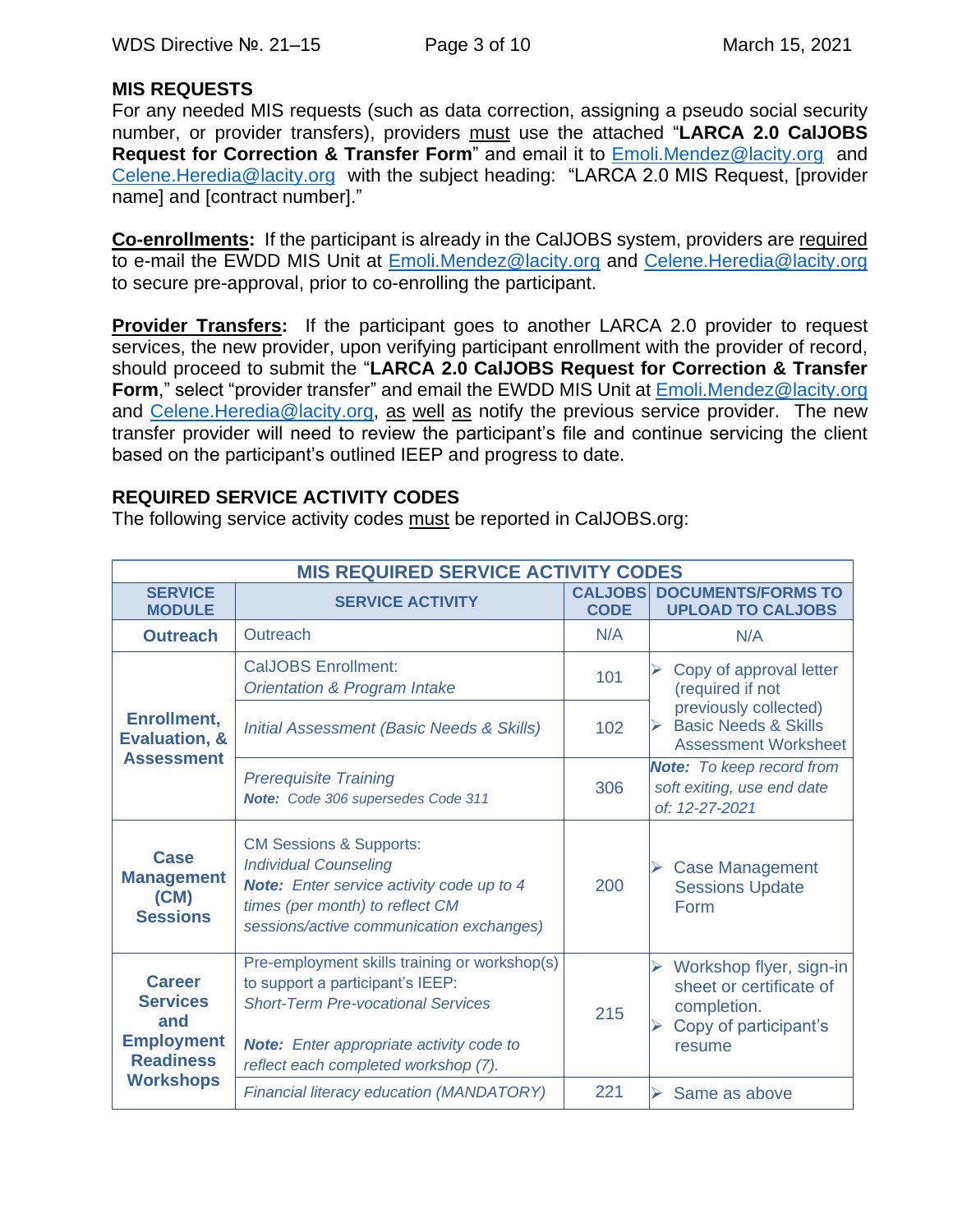| <b>MIS REQUIRED SERVICE ACTIVITY CODES</b>                                      |                                                                                                                                                                                                                                                                                                                                                                                                                                                                                                                                                                                                                    |                                                                                                              |                                                                                                                                                                                                                                         |  |  |
|---------------------------------------------------------------------------------|--------------------------------------------------------------------------------------------------------------------------------------------------------------------------------------------------------------------------------------------------------------------------------------------------------------------------------------------------------------------------------------------------------------------------------------------------------------------------------------------------------------------------------------------------------------------------------------------------------------------|--------------------------------------------------------------------------------------------------------------|-----------------------------------------------------------------------------------------------------------------------------------------------------------------------------------------------------------------------------------------|--|--|
| <b>SERVICE</b><br><b>MODULE</b>                                                 | <b>SERVICE ACTIVITY</b>                                                                                                                                                                                                                                                                                                                                                                                                                                                                                                                                                                                            | <b>CODE</b>                                                                                                  | <b>CALJOBS DOCUMENTS/FORMS TO</b><br><b>UPLOAD TO CALJOBS</b>                                                                                                                                                                           |  |  |
|                                                                                 | Development of the IEEP<br><b>Skills Assessment</b><br><b>Note:</b> Enter service activity codes only for<br>participants interested in training services.                                                                                                                                                                                                                                                                                                                                                                                                                                                         | 205<br>226                                                                                                   | <b>IEEP Form (required)</b><br>➤<br><b>Skills Assessment Tool</b><br>⋗<br>(optional)                                                                                                                                                    |  |  |
| <b>Vocational</b><br><b>Training &amp;</b><br><b>Education</b>                  | <b>Education and Training to support the</b><br>participant's IEEP:<br>300 Occupational Skills Training<br>301 On-the-Job Training<br>302 Entrepreneurial Training<br>304 Customized Training<br>305 Skills Upgrading and Retraining                                                                                                                                                                                                                                                                                                                                                                               | Any of the<br>following:<br>300<br>301<br>302<br>304<br>305<br>313                                           | $\blacktriangleright$<br><b>Vocational Training</b><br>and/or Education<br>agreements<br><b>Proof of Payment</b><br>$\blacktriangleright$<br>Certificate of<br>completion                                                               |  |  |
|                                                                                 | 313 Placed in State/ Local Training (non-TAA,<br>non-WIOA)<br>320 Private Sector Training<br>324 Adult Education with Training Services<br>325 Apprenticeship Training<br>328 Occupational Skills Training (non ETPL<br>provider)<br>330 Local Board Determination Training                                                                                                                                                                                                                                                                                                                                        | 320<br>324<br>325<br>328<br>313                                                                              | <b>Tuition:</b><br>$\triangleright$ Proof of academic<br>good standing (i.e.:<br>transcripts, progress<br>reports)<br><b>Financial aid award</b><br>$\blacktriangleright$<br>letter<br>$\triangleright$ Proof of Payment                |  |  |
| <b>Vocational</b><br><b>Training and</b><br><b>Education</b><br><b>Stipends</b> | <b>Supportive Services: Incentive/Bonuses</b><br>Note: Enter service activity code up to 2<br>times to reflect the two \$500 stipend<br>milestones.                                                                                                                                                                                                                                                                                                                                                                                                                                                                | 183                                                                                                          | <b>Stipend Verification</b><br>➤<br>Form and Proof of<br><b>Payment with</b><br>participant signature                                                                                                                                   |  |  |
| <b>Transitional</b><br><b>Employment</b><br><b>Wages</b>                        | <b>Transitional Employment:</b><br><b>Work Experience</b>                                                                                                                                                                                                                                                                                                                                                                                                                                                                                                                                                          | 219                                                                                                          | $\triangleright$ Transitional<br>Employment<br>agreement<br><b>Participant paystubs</b><br>$\blacktriangleright$<br>with employment<br>dates                                                                                            |  |  |
| Job<br><b>Placement</b><br>and Follow-up<br><b>Services</b>                     | Follow-up Services After Employment<br>Note: Enter service activity code up to 12<br>times to reflect interactive follow-up meetings.                                                                                                                                                                                                                                                                                                                                                                                                                                                                              | 106                                                                                                          | $\triangleright$ Case note in CalJOBS                                                                                                                                                                                                   |  |  |
| <b>Support</b><br><b>Services</b>                                               | <b>Supportive Services:</b><br>180 Supportive Service: Child/Dependent Care<br>181 Supportive Service: Transportation<br>Assistance<br>182 Supportive Service: Medical<br>184 Supportive Service: Temporary Shelter<br>185 Supportive Service: Other<br>186 Supportive Service: Seminar /Workshop<br>Allowance<br>187 Supportive Service: Job Search Allowance<br>188 Supportive Service: Tools/Clothing<br>189 Supportive Service: Housing Assistance<br>190 Supportive Service: Utilities<br>191 Supportive Service: Educational Testing<br>192 Supportive Service: Post- Secondary<br><b>Academic Materials</b> | Any of the<br>following:<br>180<br>181<br>182<br>184<br>185<br>186<br>187<br>188<br>189<br>190<br>191<br>192 | <b>Supportive Services</b><br>➤<br><b>Verification Form with</b><br>participant signature<br><b>Needs related</b><br>$\blacktriangleright$<br>payment verification<br>(i.e.: copies of<br>receipts, tap cards,<br>grocery or gas cards) |  |  |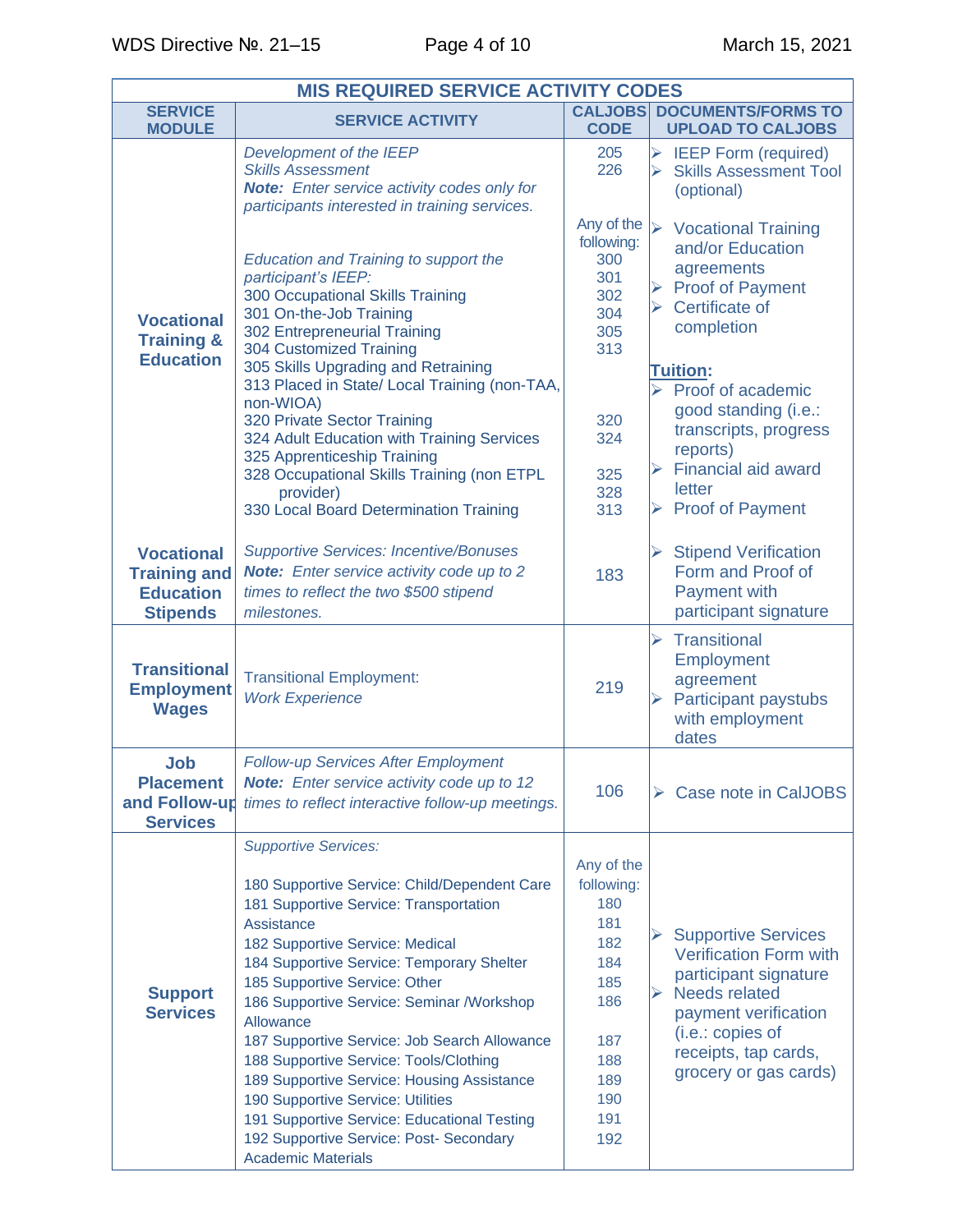MIS Required Service Activity Codes: Providers shall enter only the service activity codes outlined in this Directive; however, providers should capture all participant services provided in the participant's CalJOBS case notes.

Documents to Upload to CalJOBS:

- 1. Providers shall request and keep a copy of the participant's "Approval Letter" at intake to verify program eligibility.
- 2. Providers shall use the following LARCA 2.0 program standardized forms:
	- a. Program Intake Worksheet;
	- b. Informed Consent;
	- c. Initial Assessment Worksheet;
	- d. Support Services Verification;
	- e. Education and Vocational Training Stipends Verification;
	- f. Case Management Sessions Update;
	- g. Transitional Employment Notification; and
	- h. Individual Training Account.

## **INVOICING GUIDELINES**

For the LARCA 2.0 program, contracted providers shall be paid for service expenditures up to the maximum amount specified in the Expenditure Table below.

# *NOTE: All program service activities must be reported in CalJOBS to receive payment*.

| <b>EXPENDITURE TABLE</b>                                           |                                                                           |                                                                                                                                                                                                                                                                   |  |
|--------------------------------------------------------------------|---------------------------------------------------------------------------|-------------------------------------------------------------------------------------------------------------------------------------------------------------------------------------------------------------------------------------------------------------------|--|
| <b>SERVICE MODULE</b>                                              | <b>UP TO MAXIMUM</b><br><b>AMOUNT</b>                                     | <b>REQUIRED ELEMENTS AND DOCUMENTATION</b>                                                                                                                                                                                                                        |  |
| <b>Outreach</b>                                                    |                                                                           |                                                                                                                                                                                                                                                                   |  |
| <b>Outreach</b>                                                    | \$10,000<br>per program year<br>for Outreach<br>activities                | 1. Outreach: (retroactive to July 1, 2019)<br>Outreach and recruitment activities (\$25/hour)<br>Contractor must report Outreach Activity on monthly invoice.<br>2. Detailed Outreach Log Must be Included with Monthly Invoice                                   |  |
| <b>Enrollment, Evaluation &amp; Assessment</b>                     |                                                                           |                                                                                                                                                                                                                                                                   |  |
| <b>Enrollment,</b><br><b>Evaluation &amp;</b><br><b>Assessment</b> | \$300 per<br>participant<br>enrollment<br>(One-time)<br>expense)          | Enrollment, Evaluation, & Assessment (All of the following are<br>required to receive payment):<br>CalJOBS must reflect the following service codes:<br>• Orientation & Program Intake (use worksheet),<br>• Initial Assessment,<br>• "Prerequisite Trainings"    |  |
| <b>Case Management (CM) Sessions and Supports</b>                  |                                                                           |                                                                                                                                                                                                                                                                   |  |
| <b>CM Sessions</b>                                                 | <b>CM Sessions/</b><br><b>Supports</b><br>\$4,800/year per<br>Participant | 1. CM Sessions:<br>Up to 4 CM sessions per month to address barriers to employment<br>and/or education as identified in the IEEP.<br>• At a minimum, one "active communication" exchange per month<br>(i.e.: in-person meeting, video conferencing, phone calls). |  |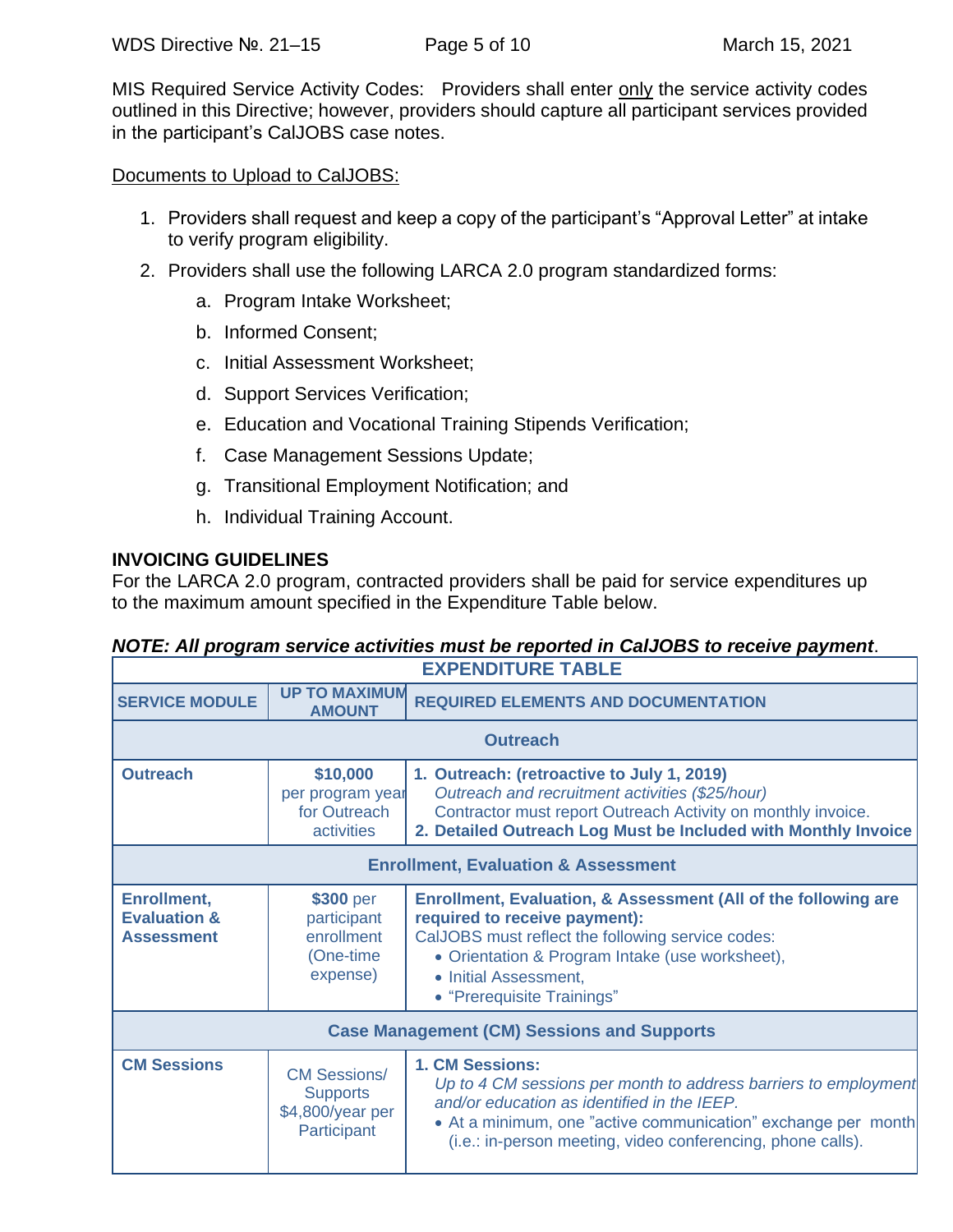| <b>EXPENDITURE TABLE</b>                                                         |                                                                                                                                          |                                                                                                                                                                                                                                                                                                                                                                                                                                                                                                                                                                                                                                                                                                                                                                                                                                                                                                                |  |
|----------------------------------------------------------------------------------|------------------------------------------------------------------------------------------------------------------------------------------|----------------------------------------------------------------------------------------------------------------------------------------------------------------------------------------------------------------------------------------------------------------------------------------------------------------------------------------------------------------------------------------------------------------------------------------------------------------------------------------------------------------------------------------------------------------------------------------------------------------------------------------------------------------------------------------------------------------------------------------------------------------------------------------------------------------------------------------------------------------------------------------------------------------|--|
| <b>SERVICE MODULE</b>                                                            | <b>UP TO MAXIMUM</b><br><b>AMOUNT</b>                                                                                                    | <b>REQUIRED ELEMENTS AND DOCUMENTATION</b>                                                                                                                                                                                                                                                                                                                                                                                                                                                                                                                                                                                                                                                                                                                                                                                                                                                                     |  |
| <b>CM Supports</b>                                                               | Up to \$1,200/year<br>(billed at<br>\$100/month<br>per "Active"<br>Participant*)                                                         | • Payment will be based on the number of delivered CM sessions<br>as documented on CalJOBS and detailed in the "Case<br><b>Management Sessions" Form</b><br>2. CM Supports: (retroactive to July 1, 2018)<br>• Payment will be based on the number of CM support activities as<br>documented and detailed in the "Case Management Sessions"<br>Form<br><b>Note:</b> *Active Participant: receives a minimum of one service activity<br>per month.                                                                                                                                                                                                                                                                                                                                                                                                                                                              |  |
|                                                                                  |                                                                                                                                          | Performance Reporting, Collaboration Sessions/Meeting and Training Attendance                                                                                                                                                                                                                                                                                                                                                                                                                                                                                                                                                                                                                                                                                                                                                                                                                                  |  |
| <b>Performance</b><br><b>Reporting</b>                                           | (billed at \$50/mont<br>per Monthly<br><b>Reporting and</b>                                                                              | Up to \$1,200/year 3. Performance Reporting:<br>Performance reporting, summaries, and success stories and other<br>supplemental reports as requested by EWDD including CalJOBS<br>"Monthly Online Characteristics Report"                                                                                                                                                                                                                                                                                                                                                                                                                                                                                                                                                                                                                                                                                      |  |
| <b>Collaboration</b><br><b>Sessions/ Meetings</b><br>and Training                | \$50/month<br>per Monthly Meetin<br>Attendance)                                                                                          | 4. Collaboration Sessions/Meetings and Training<br>Attendance by LARCA 2.0 primary public contact at collaboration<br>meetings, training, and best practice sessions as scheduled by the<br>City as evidenced by sign-in sheets.                                                                                                                                                                                                                                                                                                                                                                                                                                                                                                                                                                                                                                                                               |  |
| <b>Career Services</b><br>and Employment<br><b>Readiness</b><br><b>Workshops</b> | Up to \$500 per<br>participant<br>(\$500 Stipend for<br>completing<br>workshop series/<br>Payment will be<br>matched per<br>participant) | Payment will be based on the number of workshops completed;<br>however, actual costs are required to be reported for any<br>"contracted" workshops)<br>Financial literacy certificate of completion (MANDATORY course)<br>$\bullet$<br>Up to seven (7) pre-employment skills training or workshops (ex.<br>job search skills, resume-writing, interviewing skills, computer<br>basics, money management, personal accountability, stress<br>solutions, research and preparation, soft skills training, customer<br>service, and work etiquette)<br>Workshop flyer and sign-in sheet or certificate of completion<br>CalJOBS summary case notes outlining skills training workshops<br>completed by participant<br><b>Participant's Resume</b><br>Completed Job Readiness Assessment Tool compensated at<br>\$80/assessment, provided participant has completed a minimum<br>of one (1) job readiness workshop. |  |
| <b>Vocational</b><br><b>Training &amp;</b><br><b>Education</b>                   | \$5,000 per<br>participant                                                                                                               | Detailed Individual Education and Employment Plan (IEEP) that<br>clearly identifies the participant's barriers to employment, the plan<br>of action to address those barriers, and the participant's education<br>and employment goals (required).<br>Training agreement (payment for actual cost of training; for total<br>hours completed by participant)<br>Attendance record or certificate of completion<br>$\bullet$<br><b>Completed Skills Assessment Tool (optional)</b><br>$\bullet$<br>Jobs LA summary case notes confirming the successful<br>completion of IEEP training and education goals in CalJOBS                                                                                                                                                                                                                                                                                            |  |
| <b>Training and</b><br><b>Education</b><br><b>Stipends</b>                       | \$1,000 per<br>participant                                                                                                               | • Verification of Payment and Stipend Verification Form with<br>participant signature on both documents<br>Jobs LA case notes confirming successful completion of IEEP<br>$\bullet$<br>education and training milestones in CalJOBS (up to \$1,000)                                                                                                                                                                                                                                                                                                                                                                                                                                                                                                                                                                                                                                                            |  |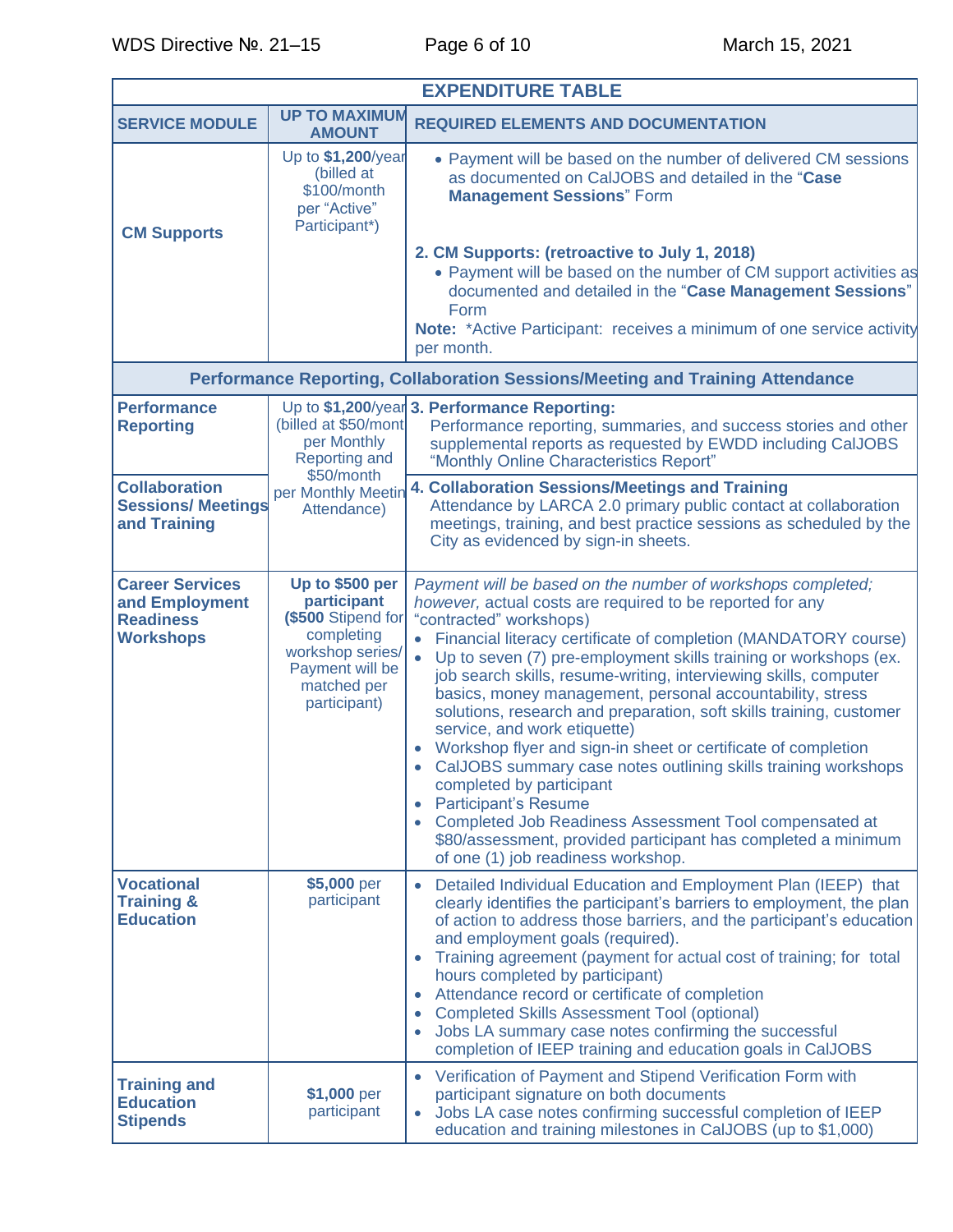| <b>EXPENDITURE TABLE</b>                                 |                                                                                          |                                                                                                                                                                                                                                                                                                                                                                                                                                                                                                                                                                                                                                                                                    |  |  |
|----------------------------------------------------------|------------------------------------------------------------------------------------------|------------------------------------------------------------------------------------------------------------------------------------------------------------------------------------------------------------------------------------------------------------------------------------------------------------------------------------------------------------------------------------------------------------------------------------------------------------------------------------------------------------------------------------------------------------------------------------------------------------------------------------------------------------------------------------|--|--|
| <b>SERVICE MODULE</b>                                    | <b>UP TO MAXIMUM</b><br><b>AMOUNT</b>                                                    | <b>REQUIRED ELEMENTS AND DOCUMENTATION</b>                                                                                                                                                                                                                                                                                                                                                                                                                                                                                                                                                                                                                                         |  |  |
| <b>Transitional</b><br><b>Employment</b><br><b>Wages</b> | \$6,500* per<br>participant                                                              | Transitional Employment Agreement, Approved up to \$20 hourly<br>$\bullet$<br>wage and for a total of 325 hours (payment for wage<br>reimbursement based on actual number of hours worked)<br><b>Copy of Participant's Paystubs</b><br>$\bullet$<br>Completed Job Readiness Assessment Tool (at midpoint and at<br>conclusion)<br>• CalJOBS case notes confirming successful completion of<br>transitional employment<br>*Note: Payroll related taxes, fees, and insurance costs may<br>also be billed.                                                                                                                                                                            |  |  |
| <b>Job Placement</b><br>and Follow-Up<br><b>Services</b> | \$900<br>per participant                                                                 | • Proof of employment (e.g. Employment Verification Letter or copy<br>of participant pay stub)<br>CalJOBS summary case notes clearly documenting Contractor's<br>$\bullet$<br>role in securing job placement for the participant (e.g. job referral,<br>facilitated interview with an employer, brokered placement after<br>completion of transitional employment, targeted recruitment)<br>CalJOBS summary case notes documenting the follow-up<br>meetings and services provided.<br>Up to twelve (12) monthly face-to-face/active communication<br>exchange follow-up meetings to assist with employment retention<br>(e.g. in person meeting, video calling, telephone calls). |  |  |
| <b>Support Services</b>                                  | \$1,000 per<br>participant                                                               | Supportive Services Verification Form with participant signature<br>$\bullet$<br>(one-time only, up to \$1,000)<br>Proof of services rendered to participant (ie: receipts, gas cards or<br>$\bullet$<br>grocery cards, etc.).                                                                                                                                                                                                                                                                                                                                                                                                                                                     |  |  |
| <b>Success Stories</b>                                   | \$1,200 per year<br>\$100 - Written<br>$$200 - Video$<br>Per unduplicated<br>participant | Success stories may be submitted in the form of a written<br>$\bullet$<br>testimonial summary or via video recording<br>Success Stories must follow guidelines specified in the Success<br><b>Stories submission Directive.</b><br>LARCA 2.0 Media Consent Form must be submitted along with<br>$\bullet$<br>success story                                                                                                                                                                                                                                                                                                                                                         |  |  |

# **REQUEST FOR APPROVAL FORM (FOR EXCESS AMOUNT)**

On average, \$10,000 may be allocated per participant based on services provided. The costs for services are inclusive of all programmatic and administrative costs. Any cost in excess of that amount or in excess of the identified maximum amount per service module *(Case Management Sessions, Career Services and Employment Readiness Workshops, Vocational Training and Education, Transitional Employment, Follow-up Services, or Support Services)* must be pre-approved by the City using the attached LARCA 2.0 Request for Approval Form. The request form must be e-mailed to the LARCA 2.0 Unit at [LARCA2.0Approvals@lacity.org](mailto:LARCA2.0Approvals@lacity.org) with subject heading "LARCA 2.0 Request for Approval, [provider name], [contract #]." LARCA 2.0 Program Staff will review and approve the submitted requests.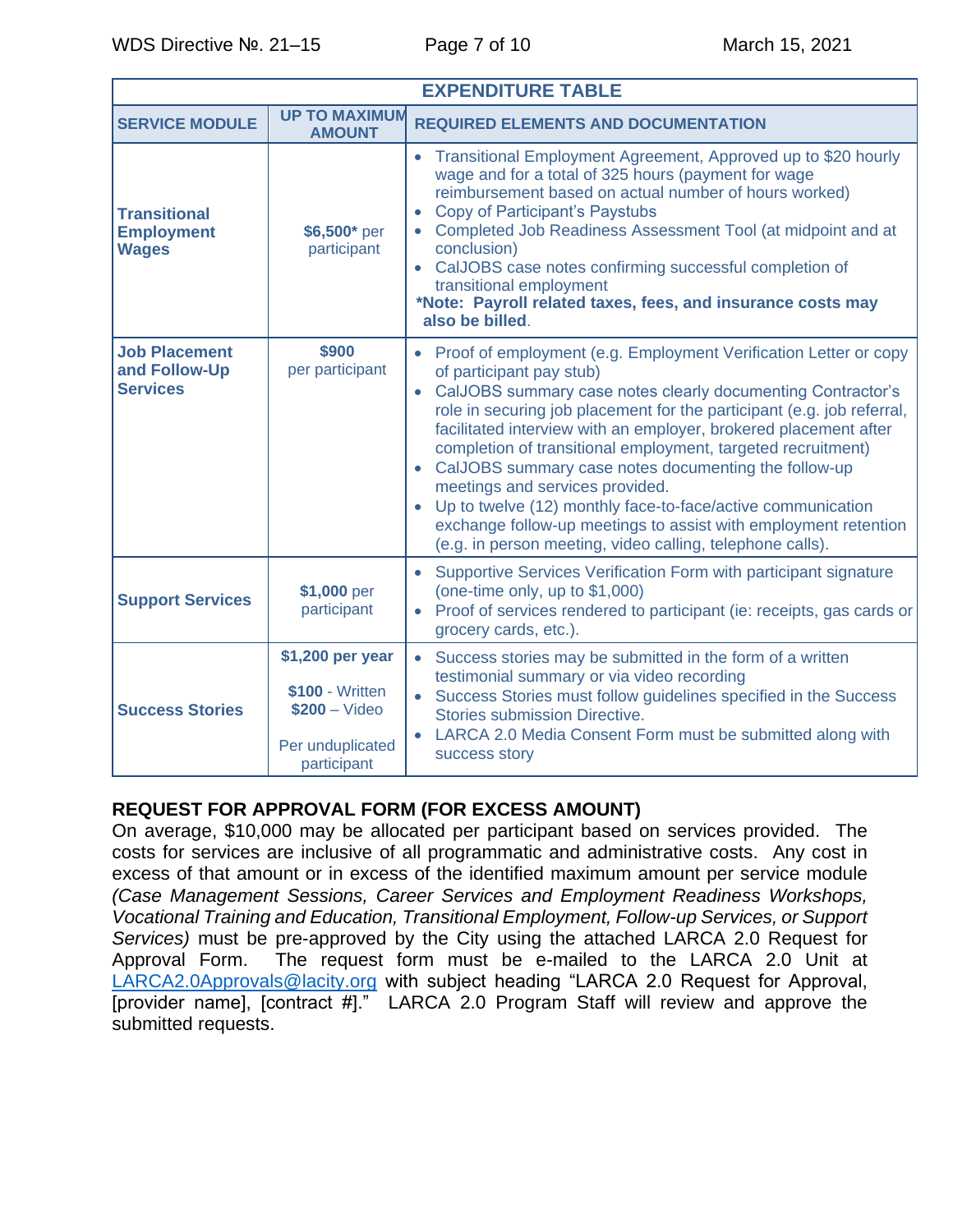## **REFERRALS**

Upon receipt of referrals, service providers must follow up with all referrals within 2 business days. Status updates must be submitted to EWDD.

## **CalJOBS CASE CLOSE-OUT INSTRUCTIONS**

#### CalJOBS Data:

Contracted providers are to ensure that all data entries and activity codes are up to date and current in the CalJOBS system through December 27, 2021.

All LARCA 2.0 milestones must be updated prior to any record closure including total hours of transitional employment completed, job readiness status, support services provided, and retention services provided.

All applications must be completed, and case notes must be updated to inform of participant status and services received.

#### Case Closures:

- Participant is incarcerated and release date will be after December 27, 2021
- Participant is deceased

#### Participant File Folders:

All substantiating documentation shall be included in participant case files to verify all services provided under LA City General Fund LARCA 2.0 (EWDD) program.

#### **SUCCESS STORIES**

The sharing of success stories is an opportunity to highlight the work and positive impact contracted providers are having in the lives of the LARCA 2.0 participants. Success stories not only support in creating awareness, but also serve as an inspiration for current and future participants. Success stories may be submitted in the form of a written testimonial summary or via video recording. Success stories may include but are not limited to:

- Employment, Vocational Training or Education Placement
- Underemployed to Full Time Employment
- Employment, Training or Education Retention
- Completion of Transitional Employment Hours
- Completion of Vocational Training
- Completion of Career Services and Employment Readiness Workshops

Success Stories should include the following:

- Participant's name and contracted providers information
- What was the participant doing before joining the LARCA program?
- What motivated the participant to enroll in LARCA?
- Was there any hesitation about joining the program? If so, what were some of the concerns?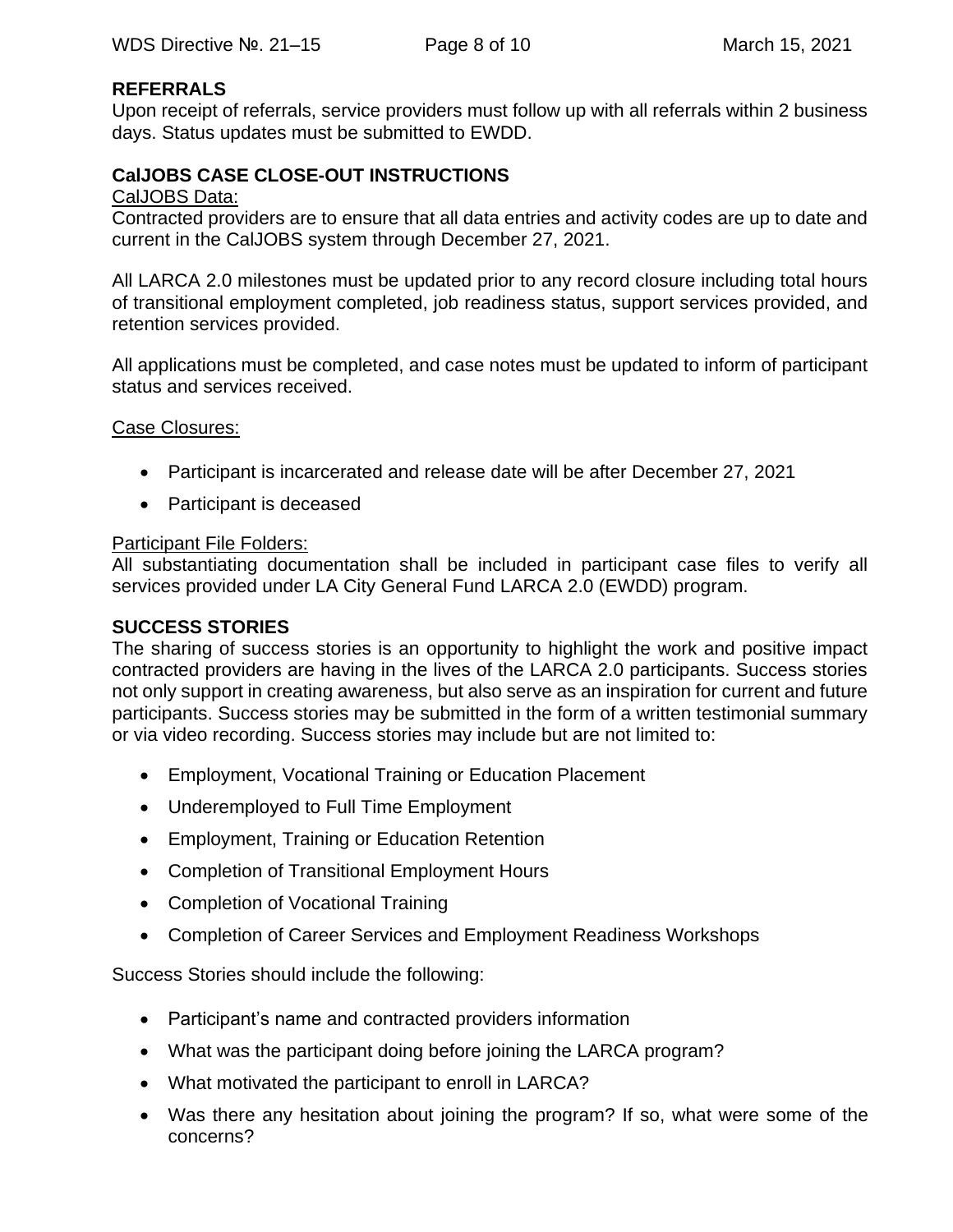- What resources have been accessed to achieve employment, training or educational goals?
- How has the program benefited the participant, not only financially, but personally? Did the process boost the participants confidence, etc.?
- Would the participant recommend this program to others who may qualify for these services? Please explain why?

## **INVOICE TEMPLATE**

Contracted providers shall use the attached financial reporting forms and submit the package electronically to LARCA 2.0 program operations staff for review and approval before payment processing.

To receive payment, the invoice package must include:

- 1. A cover letter on official letterhead that includes a summary of expenditures and the LARCA 2.0 Invoice, both signed by an authorized provider representative.
- 2. LARCA 2.0 Invoice and Expenditure Report (in Excel). Expenditure Report must include CalJOBS ID number per participant (refer to updated Expenditure Report Form).
- 3. A copy of the "**CalJOBS Monthly Online Characteristics Report**" (in Excel) reflecting all required service activities have been reported in CalJOBS.org. (Please reference attached LARCA 2.0 CalJOBS Reporting Instructions).

All required support documents outlined in the LARCA 2.0 CalJOBS Required Service Activity Codes table must be scanned and uploaded to participant's file in the CalJOBS system. All other standardized program forms and expenditure support documentation must be kept in the participant's file. All costs billed to the City must be accounted for and recorded separately in the provider's general ledger.

# **ZERO EXPENDITURES FISCAL REPORT**

Providers must submit an invoice on a monthly basis even if no services were rendered nor costs incurred during a particular month. The provider should indicate zero expenditure on the fiscal reporting forms and invoice. This will allow the City to ensure the accuracy of obligations or expenditures and to have positive confirmation that no subsequent charges will follow.

# **WDS CONTACTS**

Questions and/or concerns regarding this directive should be addressed to the LARCA 2.0 Unit, Ricardo Renteria at [Ricardo.Renteria@lacity.org,](mailto:Ricardo.Renteria@lacity.org) (213) 744-9709 or Karina.Henriquez at [Karina.Henriquez@lacity.org,](mailto:Karina.Henriquez@lacity.org) (213) 744-9375, TTY: 711.

## Program requests:

Address all questions and/or concerns regarding the CalJOBS MIS to [Emoli.Mendez@lacity.org](mailto:Emoli.Mendez@lacity.org) and Celene.Heredia@lacity.org**.**